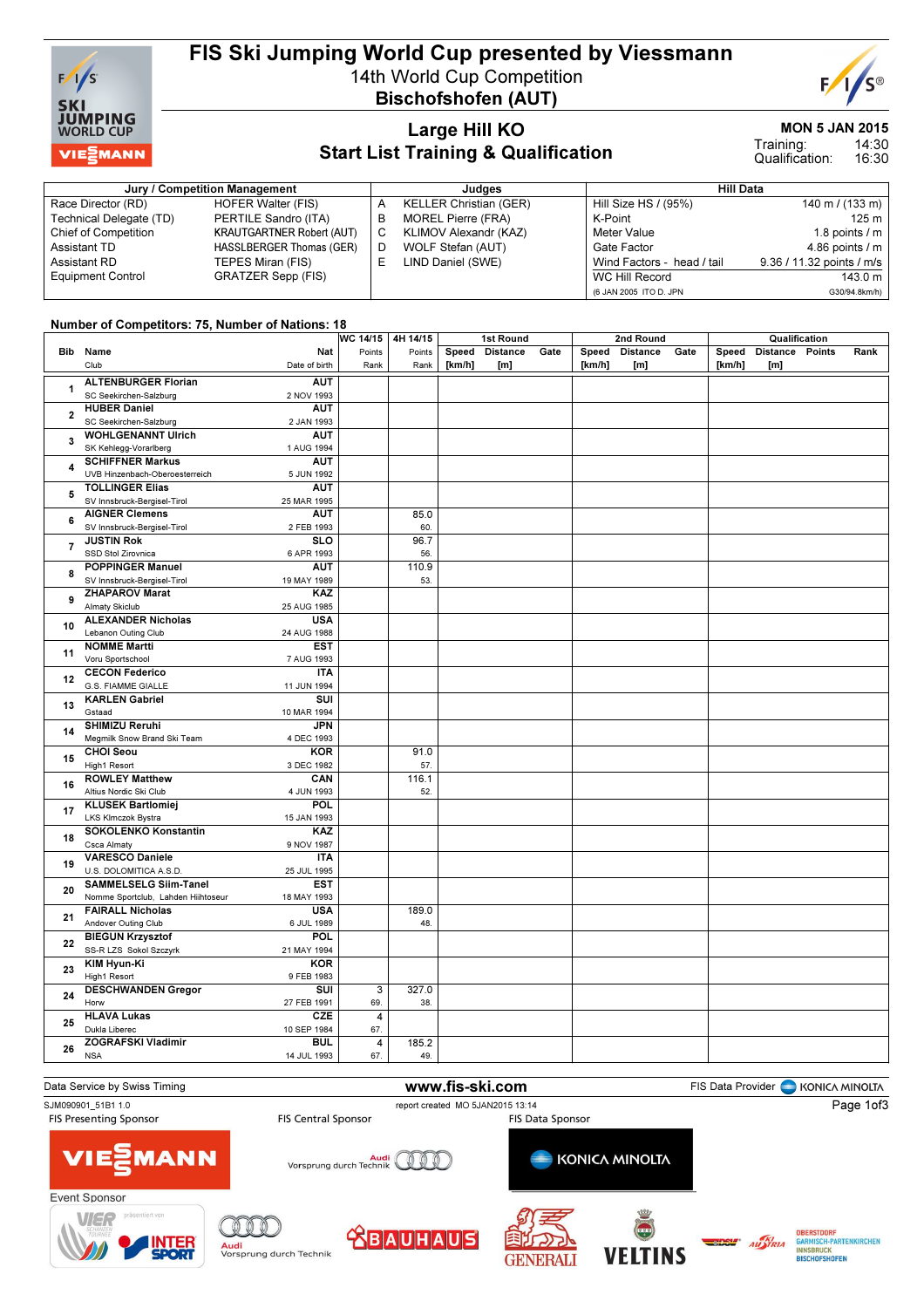

# FIS Ski Jumping World Cup presented by Viessmann

14th World Cup Competition Bischofshofen (AUT)



MON 5 JAN 2015

Large Hill KO Start List Training & Qualification

14:30 16:30 Training: Qualification:

|     |                                                                | $\overline{\text{WC 14/15}}$<br>4H 14/15<br>1st Round |        |        |                 |      |        |                 |      |        |                 |               |      |
|-----|----------------------------------------------------------------|-------------------------------------------------------|--------|--------|-----------------|------|--------|-----------------|------|--------|-----------------|---------------|------|
|     |                                                                |                                                       |        |        |                 |      |        | 2nd Round       |      |        |                 | Qualification |      |
| Bib | Nat<br>Name                                                    | Points                                                | Points | Speed  | <b>Distance</b> | Gate | Speed  | <b>Distance</b> | Gate | Speed  | Distance Points |               | Rank |
|     | Club<br>Date of birth                                          | Rank                                                  | Rank   | [km/h] | [m]             |      | [km/h] | [m]             |      | [km/h] | [m]             |               |      |
| 27  | <b>LAMY CHAPPUIS Ronan</b><br><b>FRA</b>                       | $\overline{7}$                                        | 303.5  |        |                 |      |        |                 |      |        |                 |               |      |
|     | Bois D'amont<br>10 SEP 1993                                    | 61.                                                   | 41.    |        |                 |      |        |                 |      |        |                 |               |      |
| 28  | ZNISZCZOL Aleksander<br>POL                                    | 8                                                     | 416.2  |        |                 |      |        |                 |      |        |                 |               |      |
|     | KS Wisla Wisla<br>8 MAR 1994                                   | 59.                                                   | 36.    |        |                 |      |        |                 |      |        |                 |               |      |
| 29  | <b>WENIG Daniel</b><br><b>GER</b>                              | 9                                                     | 454.4  |        |                 |      |        |                 |      |        |                 |               |      |
|     | SK Berchtesgaden<br>12 AUG 1991                                | 58.                                                   | 30.    |        |                 |      |        |                 |      |        |                 |               |      |
|     | <b>HAZETDINOV Ilmir</b><br><b>RUS</b>                          | 11                                                    | 103.8  |        |                 |      |        |                 |      |        |                 |               |      |
| 30  | <b>CSKA</b><br>28 OCT 1991                                     | 55.                                                   | 55.    |        |                 |      |        |                 |      |        |                 |               |      |
|     | <b>FETTNER Manuel</b><br><b>AUT</b>                            | 14                                                    | 224.0  |        |                 |      |        |                 |      |        |                 |               |      |
| 31  | SV Innsbruck-Bergisel-Tirol<br>17 JUN 1985                     | 54.                                                   | 44.    |        |                 |      |        |                 |      |        |                 |               |      |
|     | <b>KOIVURANTA Anssi</b><br><b>FIN</b>                          | 15                                                    | 293.3  |        |                 |      |        |                 |      |        |                 |               |      |
| 32  | Kuusamon Erä-Veikot<br>3 JUL 1988                              | 49.                                                   | 43.    |        |                 |      |        |                 |      |        |                 |               |      |
|     | <b>KOBAYASHI Junshiro</b><br>JPN                               | 15                                                    | 398.7  |        |                 |      |        |                 |      |        |                 |               |      |
| 33  | Megmilk Snow Brand Ski Team<br>11 JUN 1991                     | 49.                                                   | 37.    |        |                 |      |        |                 |      |        |                 |               |      |
|     | <b>JANDA Jakub</b><br><b>CZE</b>                               | 15                                                    | 198.7  |        |                 |      |        |                 |      |        |                 |               |      |
| 34  | Dukla Liberec<br>27 APR 1978                                   | 49.                                                   | 46.    |        |                 |      |        |                 |      |        |                 |               |      |
|     | <b>MAKSIMOCHKIN Mikhail</b><br><b>RUS</b>                      | 17                                                    | 175.4  |        |                 |      |        |                 |      |        |                 |               |      |
| 35  | Nizhniy Novgorod<br>29 AUG 1993                                | 47.                                                   | 51.    |        |                 |      |        |                 |      |        |                 |               |      |
|     | <b>NIEMI Sami</b><br><b>FIN</b>                                | 18                                                    | 192.8  |        |                 |      |        |                 |      |        |                 |               |      |
| 36  | Ounasvaaran Hiihtoseura<br>16 FEB 1991                         | 45.                                                   | 47.    |        |                 |      |        |                 |      |        |                 |               |      |
|     | <b>SAKUYAMA Kento</b><br><b>JPN</b>                            | 18                                                    | 320.7  |        |                 |      |        |                 |      |        |                 |               |      |
| 37  | Kitano Construction Corp. Ski Team<br>3 JUL 1990               | 45.                                                   | 39.    |        |                 |      |        |                 |      |        |                 |               |      |
|     | <b>KUBACKI Dawid</b><br>POL                                    | 20                                                    | 426.8  |        |                 |      |        |                 |      |        |                 |               |      |
| 38  | TS Wisla Zakopane<br>12 MAR 1990                               | 44.                                                   | 34.    |        |                 |      |        |                 |      |        |                 |               |      |
|     | <b>BRESADOLA Davide</b><br><b>ITA</b>                          | 31                                                    | 181.2  |        |                 |      |        |                 |      |        |                 |               |      |
| 39  | C.S. Esercito<br>10 SEP 1988                                   | 40.                                                   | 50.    |        |                 |      |        |                 |      |        |                 |               |      |
|     | <b>DIETHART Thomas</b><br><b>AUT</b>                           | $\overline{32}$                                       | 675.2  |        |                 |      |        |                 |      |        |                 |               |      |
| 40  | UVB Hinzenbach-Oberoesterreich<br>25 FEB 1992                  | 39.                                                   | 18.    |        |                 |      |        |                 |      |        |                 |               |      |
|     | <b>DESCOMBES SEVOIE Vincent</b><br><b>FRA</b>                  | 43                                                    | 304.6  |        |                 |      |        |                 |      |        |                 |               |      |
| 41  | Douanes - Chamonix<br>9 JAN 1984                               | 36.                                                   | 40.    |        |                 |      |        |                 |      |        |                 |               |      |
|     | <b>DEZMAN Nejc</b><br><b>SLO</b>                               | 49                                                    | 424.1  |        |                 |      |        |                 |      |        |                 |               |      |
| 42  | SK Triglav Kranj<br>7 DEC 1992                                 | 35.                                                   | 35.    |        |                 |      |        |                 |      |        |                 |               |      |
|     | <b>TANDE Daniel-Andre</b><br><b>NOR</b>                        | 51                                                    | 201.0  |        |                 |      |        |                 |      |        |                 |               |      |
| 43  | Kongsberg If<br>24 JAN 1994                                    | 34.                                                   | 45.    |        |                 |      |        |                 |      |        |                 |               |      |
|     | <b>SJOEEN Phillip</b><br><b>NOR</b>                            | 59                                                    | 598.3  |        |                 |      |        |                 |      |        |                 |               |      |
| 44  | <b>Bekkelaget Sk</b><br>24 DEC 1995                            | 33.                                                   | 23.    |        |                 |      |        |                 |      |        |                 |               |      |
|     | <b>VASSILIEV Dimitry</b><br><b>RUS</b>                         | 61                                                    | 698.1  |        |                 |      |        |                 |      |        |                 |               |      |
| 45  | Ufa Dinamo<br>26 DEC 1979                                      | 32.                                                   | 16.    |        |                 |      |        |                 |      |        |                 |               |      |
|     | <b>TAKEUCHI Taku</b><br><b>JPN</b>                             | 67                                                    | 477.2  |        |                 |      |        |                 |      |        |                 |               |      |
| 46  | Kitano Construction Corp. Ski Club<br>20 MAY 1987              | 31.                                                   | 28.    |        |                 |      |        |                 |      |        |                 |               |      |
|     | <b>MATURA Jan</b><br><b>CZE</b>                                | 69                                                    | 440.4  |        |                 |      |        |                 |      |        |                 |               |      |
| 47  | Dukla Liberec<br>29 JAN 1980                                   | 29.                                                   | 32.    |        |                 |      |        |                 |      |        |                 |               |      |
|     | <b>BOYARINTSEV Vladislav</b><br><b>RUS</b>                     | 69                                                    | 455.0  |        |                 |      |        |                 |      |        |                 |               |      |
| 48  | <b>CSKA</b><br>31 OCT 1994                                     | 29.                                                   | 29.    |        |                 |      |        |                 |      |        |                 |               |      |
|     | <b>FORFANG Johann Andre</b><br><b>NOR</b>                      | $\overline{71}$                                       | 702.3  |        |                 |      |        |                 |      |        |                 |               |      |
| 49  | Tromsoe Skiklubb<br>4 JUL 1995                                 | 28.                                                   | 15.    |        |                 |      |        |                 |      |        |                 |               |      |
|     | <b>LEYHE Stephan</b><br><b>GER</b>                             | 72                                                    | 711.3  |        |                 |      |        |                 |      |        |                 |               |      |
| 50  | SC Willingen<br>5 JAN 1992                                     | 27.                                                   | 14.    |        |                 |      |        |                 |      |        |                 |               |      |
|     | <b>MAEAETTAE Jarkko</b><br><b>FIN</b>                          | 79                                                    | 542.4  |        |                 |      |        |                 |      |        |                 |               |      |
| 51  | 28 DEC 1994<br>Kainuun Hiihtoseura                             | 25.                                                   | 27.    |        |                 |      |        |                 |      |        |                 |               |      |
|     | <b>NEUMAYER Michael</b><br><b>GER</b>                          |                                                       | 689.7  |        |                 |      |        |                 |      |        |                 |               |      |
| 52  | SC 1906 Oberstdorf                                             | 97                                                    | 17.    |        |                 |      |        |                 |      |        |                 |               |      |
|     | 15 JAN 1979                                                    | 24.                                                   |        |        |                 |      |        |                 |      |        |                 |               |      |
| 53  | <b>STOCH Kamil</b><br><b>POL</b>                               | 102                                                   | 771.5  |        |                 |      |        |                 |      |        |                 |               |      |
|     | KS Eve-nement Zakopane<br>25 MAY 1987<br><b>KRANJEC Robert</b> | 23.                                                   | 8.     |        |                 |      |        |                 |      |        |                 |               |      |
| 54  | <b>SLO</b>                                                     | 141                                                   | 445.6  |        |                 |      |        |                 |      |        |                 |               |      |
|     | SK Triglav Kranj<br>16 JUL 1981                                | 22.                                                   | 31.    |        |                 |      |        |                 |      |        |                 |               |      |
| 55  | <b>ZYLA Piotr</b><br><b>POL</b>                                | 143                                                   | 711.6  |        |                 |      |        |                 |      |        |                 |               |      |
|     | KS Wisla Wisla<br>16 JAN 1987                                  | 21.                                                   | 13.    |        |                 |      |        |                 |      |        |                 |               |      |
| 56  | <b>PUNGERTAR Matjaz</b><br><b>SLO</b>                          | 151                                                   | 435.3  |        |                 |      |        |                 |      |        |                 |               |      |
|     | <b>SSK Menges</b><br>14 AUG 1990                               | 20.                                                   | 33.    |        |                 |      |        |                 |      |        |                 |               |      |
| 57  | <b>ASIKAINEN Lauri</b><br><b>FIN</b>                           | 152                                                   | 546.0  |        |                 |      |        |                 |      |        |                 |               |      |
|     | Kuusamon Erae-Veikot<br>28 MAY 1989                            | 19.                                                   | 26.    |        |                 |      |        |                 |      |        |                 |               |      |